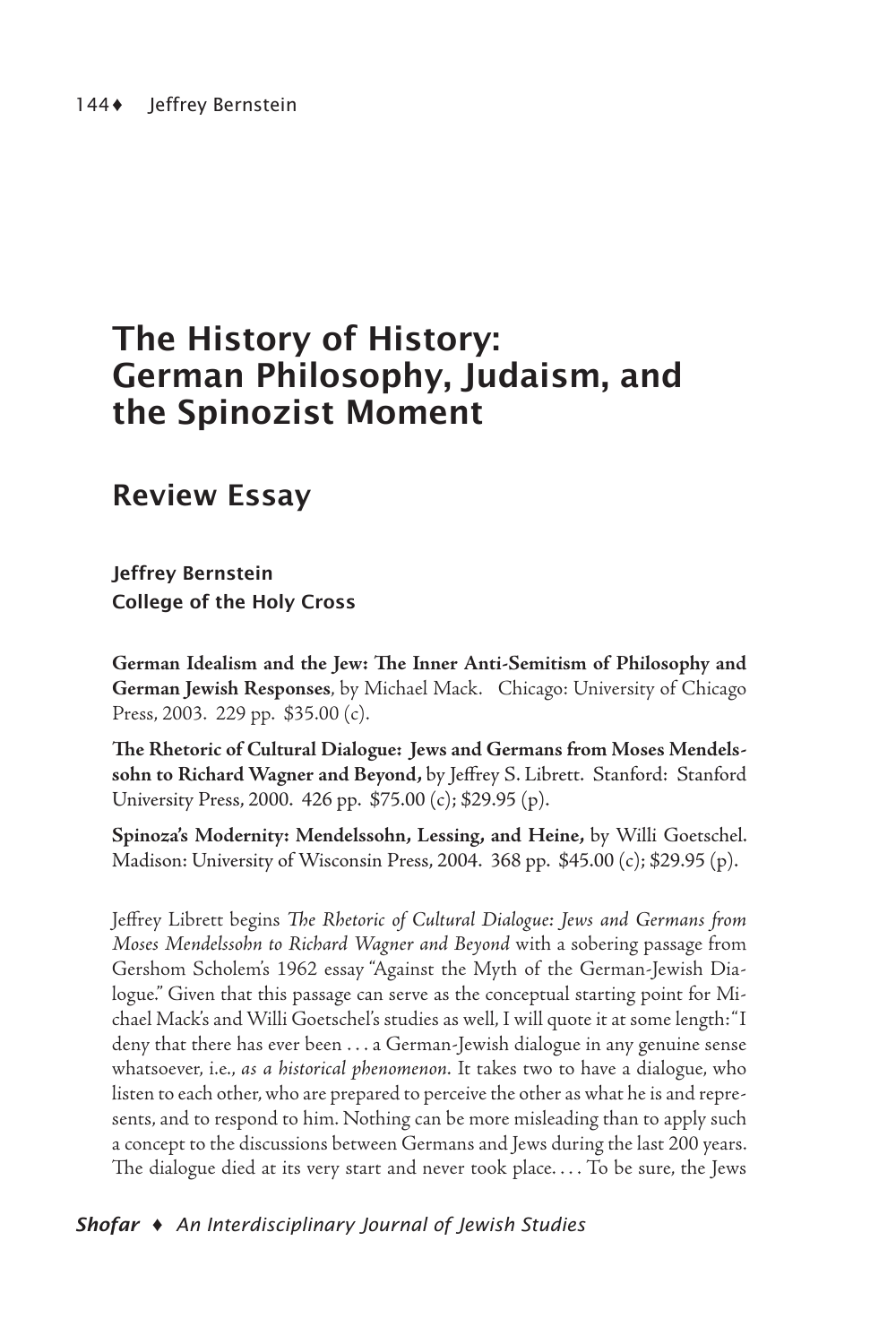attempted a dialogue with the Germans, starting from all possible points of view and situations. . . . The attempt of the Jews to explain themselves to the Germans and to put their own creativity at their disposal, even to the point of complete self-abandonment *(Selbstaufgabe),* is a significant phenomenon. . . . In this, I am unable to perceive anything of a dialogue" (p. xv). If the history of German Jewry is marked by continually having to respond to (and account for) accusations made by an unwilling partner, then we might suggest (with Scholem) that the dialogue between Jews and Germans was, from the beginning, a marked discourse. This suggestion is borne out by the provocative thesis of Mack's *German Idealism and the Jew: The Inner Anti-Semitism of Philosophy and German Jewish Responses*, which holds that there are certain antisemitic tropes occurring in 19th-century German philosophical and cultural writings which provide a justification for German antisemitic practices over a century later (p. 3). Rather than being merely incidental aspects of German philosophy, Mack holds that these tropes are a manifestation of "the presence of irrationality in the self-declared 'rational' philosophies of Kant [and] Hegel" (p. 1). Both Mack and Librett are fairly explicit about the normative and binary structure of these tropes; German antisemitic discourse revolves around three oppositions: spirit/letter, spirit/matter, and autonomy/heteronomy. In each case (and in all cases), non-Jewish Germans (or perhaps, in Scholem's view, just "Germans") occupy the former term of this opposition. Consequently, in the language of these tropes, Jews are continually perceived as (and thus denigrated to) the "literal embodiment" of the latter term. For this reason, as Goetschel suggests in *Spinoza's Modernity: Mendelssohn, Lessing, and Heine,* any and all visible traces of "Jewishness" strikes German philosophy (with its universalizing tendencies) as a scandal (p. 5).

It would be fairly easy to view this historical illustration of Jewish-German (non)relations in a despairing manner. In one sense, this is precisely what Scholem's passage does. This is understandable, given Scholem's radical proximity to the Shoah and the morbid awakening into which it forced worldwide Jewry. For this reason, Scholem is not concerned with reclaiming the intellectual history of German-Jewish relations for a new age. After Auschwitz, he quite rightly views Jewish contributions to German culture (e.g., the Buber-Rosenzweig translation of the Hebrew Bible) as having amounted to "the tombstone of a relationship that was extinguished in unspeakable horror."1 We can ask, however, whether this legacy *need* be transmitted in a static form to contemporary Jewry. At the other extreme, Eva Hoffman holds that "[t]here is a Jewish tradition that says we must grieve for the dead fully and deeply; but that mourning must also come to its end.

<sup>&</sup>lt;sup>1</sup>Gershom Scholem, "At the Completion of Buber's Translation of the Bible," in Gershom Scholem, *The Messianic Idea in Judaism and Other Essays on Jewish Spirituality* (New York: Schocken Books, 1971), p. 318.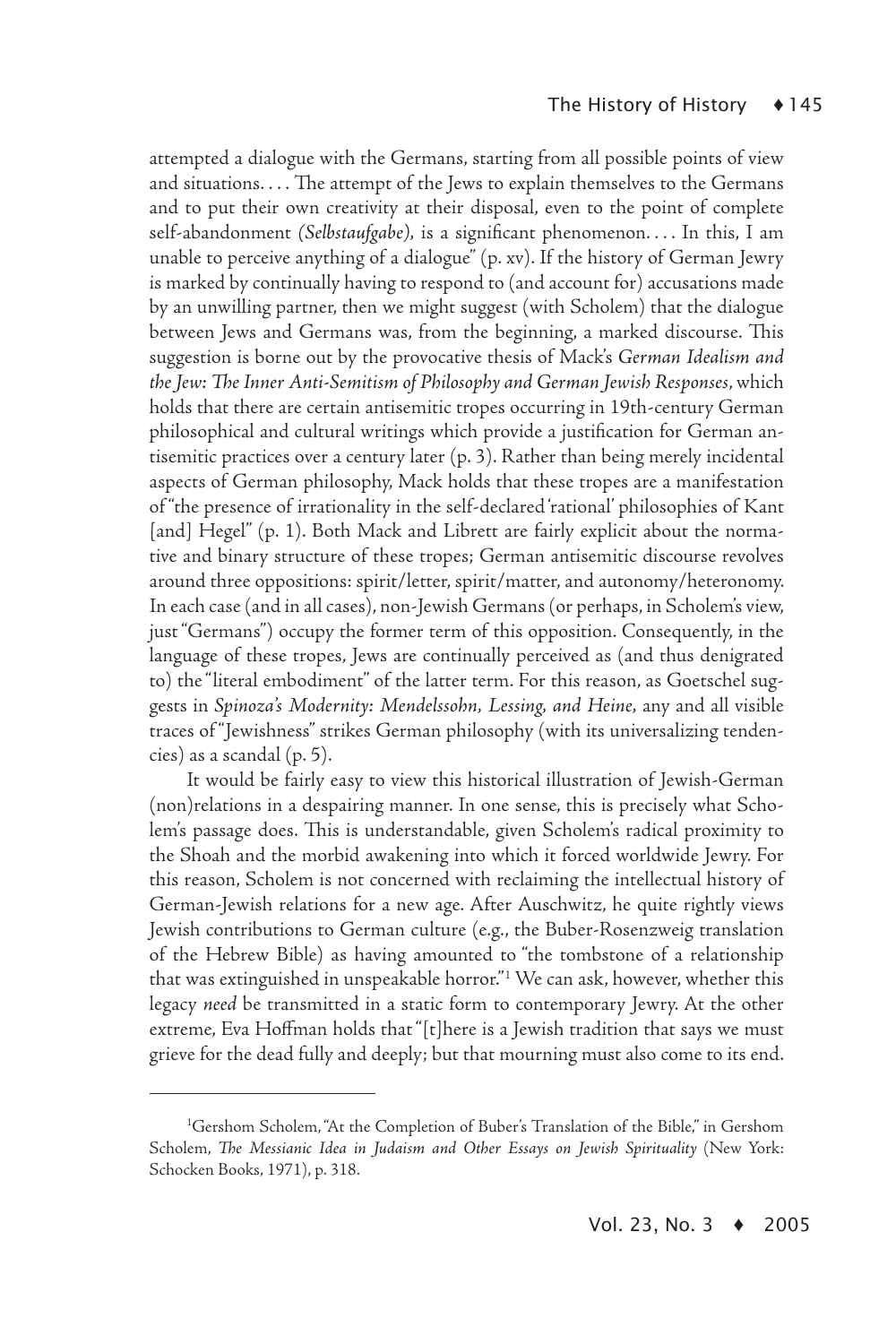#### 146♦ Jeffrey Bernstein

Perhaps that moment has come, even as we must continue to ponder and confront the knowledge that the Shoah has brought us in perpetuity."2 If Scholem's passage is extreme in consigning memory to destiny (in a way that ironically runs counter to his texts on Jewish mysticism), Hoffman's statement is extreme in the exact opposite manner: it amounts to a sign of hopefulness that contemporary Jewry might gain a healthy relation (or, for that matter, any real relation at all) to the Shoah and thus (we might suggest) to its own traumatic modern history.

The question which Mack's, Librett's, and Goetschel's texts ask and attempt to answer can be stated as follows: How can German Jewish history of the past two centuries serve as both a philosophically affirmative and critical resource for Jewish thought in a manner which avoids both resignation and illusion? How can contemporary Jews understand their recent history in a manner otherwise than through despair and hope?

Mack, Librett, and Goetschel seek to provide just this third path for Jewish thought. These three books collectively (as well as individually) constitute a thoughtful response both to the aforementioned question, and to the ideological tropic narratives of German antisemitism. By retracing the conflicted intellectual development of German Judaism over the past two centuries, they allow their readers to explore anew the concrete developments of modern Jewish thought and its history. In so doing, they can be understood as attempts at actively reclaiming this history for Judaism and thereby providing resources for contemporary Jewish thought's continuous self-understanding. Insofar as these texts attempt to account historically for the creation and dissemination of intellectual stereotypes applied to Judaism, they contribute to a revitalized and exciting discussion regarding the "history of history." And insofar as the 17th-century Jewish philosopher Baruch Spinoza appears as a maligned, yet crucial, figure with respect to these projects of reclamation, these texts indicate the significance of the "Spinozist moment" for modern (and, ultimately, contemporary) Judaism.

## I. The History of History

To say, however, that Mack, Librett, and Goetschel all participate in this reclamation of Jewish history is not to suggest that, in so doing, they adopt similar strategies. While they all provide interpretations of German Jewish thinkers as struggling against anti-semitism, their modes of presentation differ greatly.

Mack's ten chapters and conclusion take the reader through a whirlwind tour of fourteen German and German Jewish intellectual figures in order to lay out the road-map of 19th-century German antisemitism and its various 19th- and 20thcentury Jewish responses. The initial antisemitic narratives are to be found in Kant

<sup>2</sup> Eva Hoffman, *After Such Knowledge: Memory, History, and the Legacy of the Holocaust* (New York: Public Affairs, 2004), p. 279.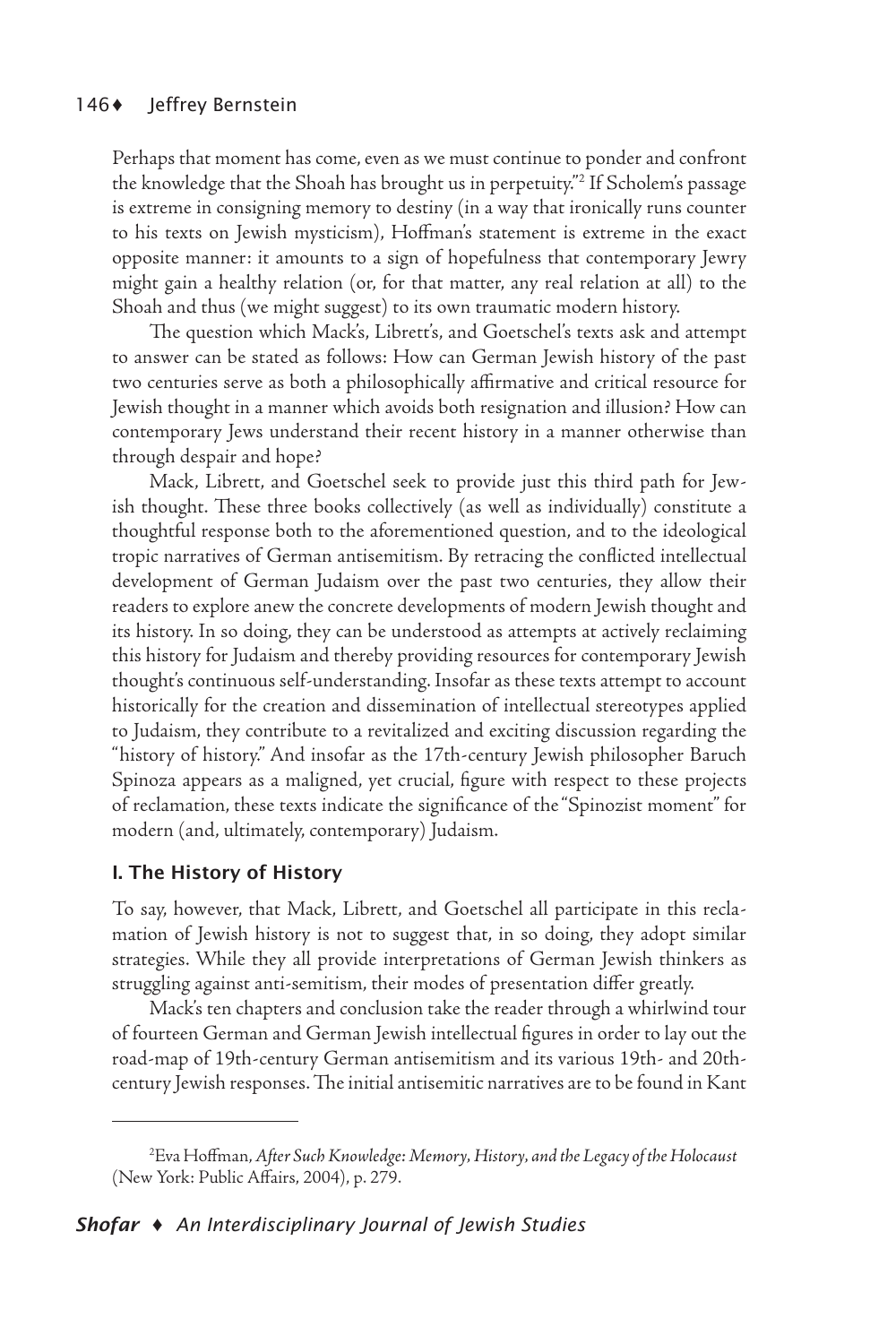and Hegel (to be discussed in section two of this review essay), their synthesis is found in Wagner, and their subsequent internalization in Otto Weininger.

In making use of the dual categories of "pseudotheology" ("a secularized and politicized Christian theology" [p. 10]) and "pseudoscience" ("a theological notion of the secular" [p. 10]), Mack shows how both the biologistic and nationalistic forms of German antisemitism depend upon the aforementioned tropic narratives (Part 1—Narratives). The rest of Mack's text shows how the Jewish responses (with the exception of Weininger) constitute progressively stronger departures from these initial narratives (Part 2—Counternarratives). Moses Mendelssohn inaugurates the reclamative project by creating a Jewish "counterhistory"—i.e., a narrative which suggests a transformation in concrete historical details in order to distance itself from antisemitic stereotypes. While it meets with a certain amount of philosophical success, it leaves the dominant conceptual framework of the stereotypes (in this case, the tropes of materiality, literality, and heteronomy/particularity) intact (therefore providing an insufficient critical response to the initial narratives) (p. 12). This regressive tendency becomes visible in the counterhistories of Abraham Geiger and Heinrich Heine. In contrast, Hermann Cohen, Franz Rosenzweig, Sigmund Freud, Walter Benjamin, Elias Canetti, and Franz Baermann Steiner all provide full-fledged "counternarratives" which constitute conceptual breaks with German antisemitic discourse (p. 12); the transitional moment of Jewish resistance (for Mack) is Heinrich Graetz, whose discourse manifests ambivalences which straddle the fence between counterhistory and counternarrative.<sup>3</sup>

Librett's approach is less indebted to the historical materialism of the Frankfurt School (as in the case of Mack) than to the textual approaches of Jacques Derrida and Paul De Man (p. 2); Librett situates himself within the project of destructuring certain specific conceptual oppositions (which, one will notice, parallel the German tropic narratives)—"those between rhetoric and philosophy, figural and literal uses of language, figural transformation and persuasive power, [and] material writing and spiritual speech" (p. 2). By proceeding in this way, Librett undercuts the all-too-comfortable distinction between Germans and Jews which motivates both German antisemitic narratives and German Jewish narratives of victimization. This discomfort, Librett hopes, will allow for the beginning of "a different rhetoric . . . in which the reading of the other would always have been taken to comprise the (in principle) infinite and (in fact) finite search for a meaning that will never fully have arrived" (p. 285). By acknowledging the finitude of such an in-

<sup>3</sup> Mack also wants to claim that Heinrich Heine occupies a similar transitional space (p. 98). However, his analysis appears (to me) to place Heine's thought in closer proximity to the counterhistorical than counternarratival project.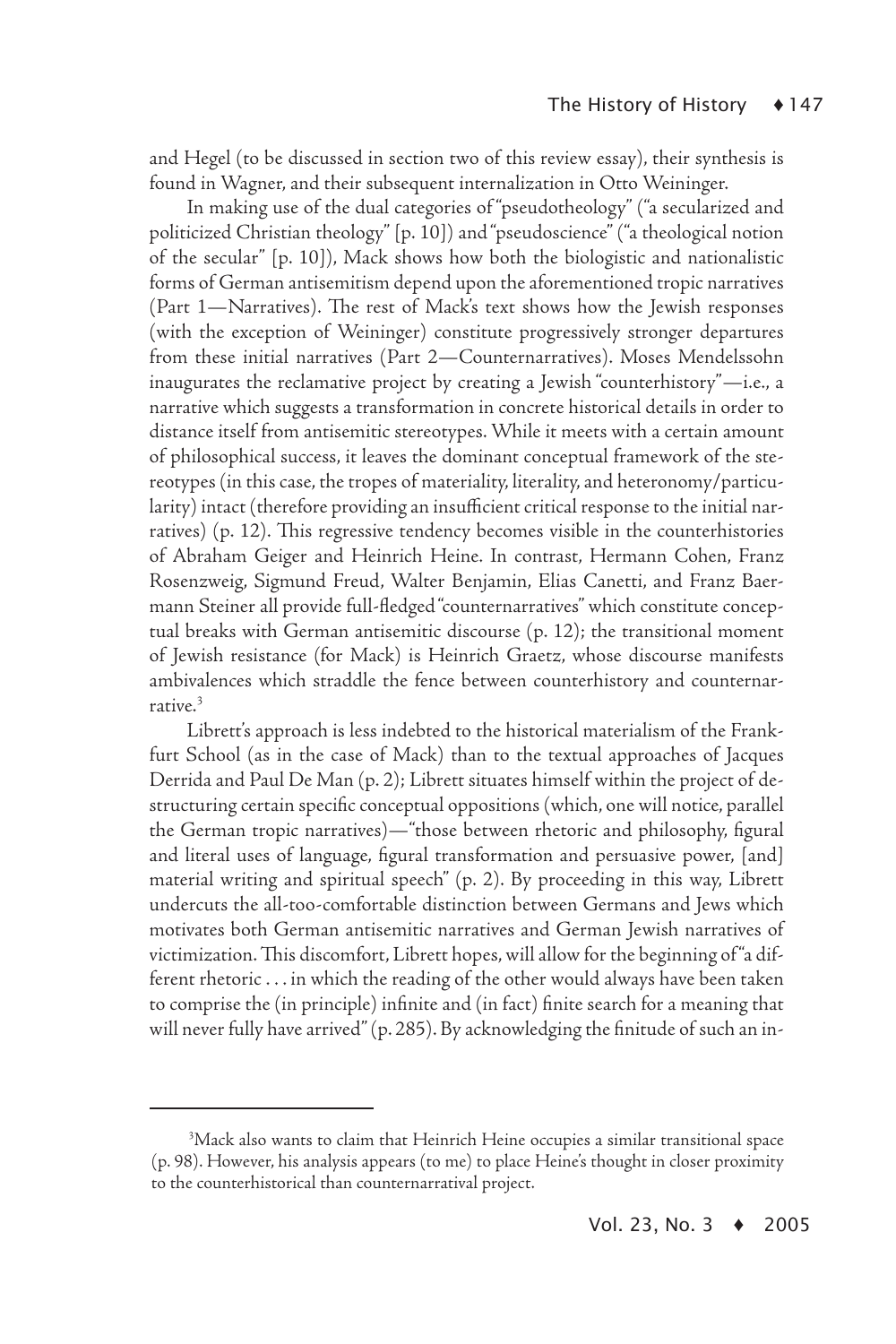#### 148♦ Jeffrey Bernstein

finite search, perhaps (according to Librett) both Germans and Jews will be able to embody, envision, and therefore, reclaim their dual history in a different manner.

Librett takes his point of departure from Scholem's aforementioned passage and from Eric Auerbach's significant essay "Figura" (which deals with, among many other things, religious supersessionism).4 By questioning Scholem's conception of dialogue as "simply the complementary, additive conjunction of understanding and response, passivity and activity" (p. 5), without recognition that "it is this conjunction conjoined with the constitutive mutual interruption and violent undoing of the terms conjoined" (p. 5), Librett aims to show that "[d]ialogue consists neither of understanding nor of response and paradoxically both" (p. 5). Consequently, the dialogic oppositions of activity/passivity, understanding/misunderstanding, listening/interruption constitute a discursive field which cuts across *both* the discourses of the Germans and of the German Jews.

 Similarly, by questioning Auerbach's "realist prejudice" (p. 12), Librett aims to show that, with respect to textual interpretation, "the movement from prefiguration to fulfillment is not simply a movement from reality to reality, because both terms are marked by a certain nonreality or figurality, nor is it simply a movement from figural to literal, because both terms are divided between their figurality and their literality" (p. 16). Consequently, the rhetorical structures of *both* the German and Jewish discourses are organized around both sides of the literal/figural and prefiguration/fulfillment oppositions: *"the passage from prefiguration to fulfillment is not merely the passage from figural to literal but rather the pas*sage from one doubled and self-reversing figural-literal pair to another, the reiteration of the inwardly differentiated structure of that pair rather than its overcoming" (p. 18). Thus, the development of German-Jewish dialogue is marked by both an "empiricist" movement towards the fulfillment of figuration and an "idealist" movement opposing it. By tracing these dual movements with respect to both (1) the religious triad of Judaism/Catholicism/Protestantism and (2) the historical/ literary/philosophical periods of Enlightenment, Romanticism, Post-Romanticism, and Modernism, Librett illustrates the structural undecidability regarding the history of the German-Jewish dialogue.

Starting off in the Enlightenment period, Librett begins by exploring Mendelssohn's work. Where Mack sees a rejection of the tropic narratives in Mendelssohn, Librett finds the site of occurrence of the double movement toward and away from such narratives (in the context of the aforementioned structure of dual figural movements). Mendelssohn's thinking manifests this double movement insofar as he desires to "demonstrate by his argumentative performance—and in writing—that a Jew can exemplify the concrete, literally fulfilled spirituality of the

<sup>4</sup> Erich Auerbach, "Figura," in Erich Auerbach, *Scenes from the Drama of European Literature: Six Essays* (New York: Meridian Books, Inc., 1959), pp. 11–76.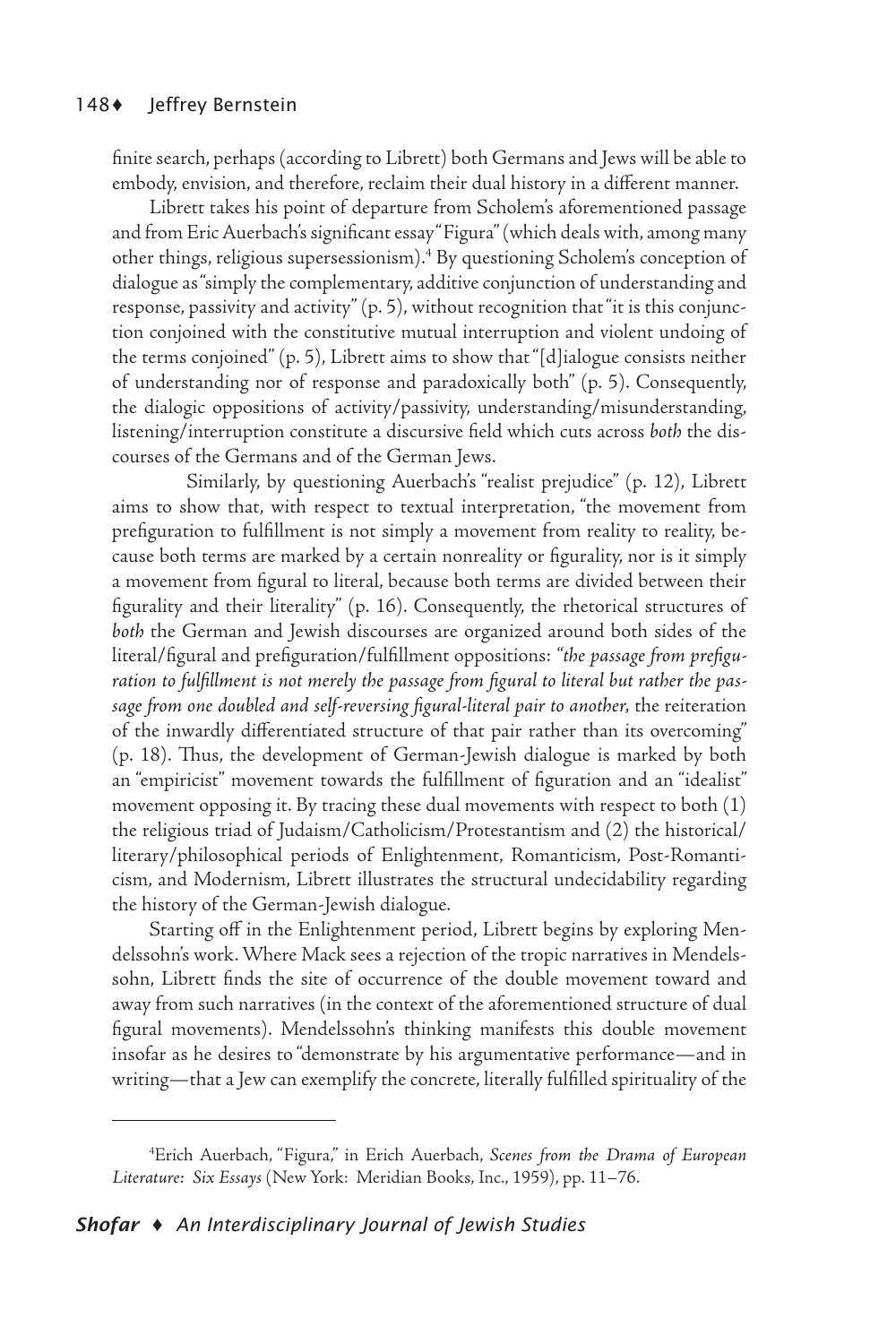"rational" Word and not merely the abstract, (pre)figural materiality of the "irrationally" corporeal dead letter. He must show, in short, that, like a Christian, when a Jew writes, he is actually speaking" (p. 43). However, in attempting to interrupt the association of Judaism and literality, Mendelssohn ends up "out-Christianizing" Christianity in his steadfast pairing of Judaism with spirit: "In each case, whether while defending Judaism as rational or while defending rationality as religious (in terms of natural theology), Mendelssohn was compelled to show that what his opponents determined as the prefigural letter contained its spiritual other within itself, while showing that the ostensibly spiritual discourse which claimed to shun the letter was a pure form of the letter, and (provisionally) nothing more" (p. 98).

The same structural undecidability traverses the next historical period of Librett's inquiry—the Romantic period. In this context, Librett takes the "both the 'life' and the 'work' of Friedrich Schlegel" (p. 103) as emblematic of German Romanticism. The "figure" of Schlegel attests to the strong desire to harmonize Jewish externalized literalism and Christian internalized spiritualism, thus doing away with any undecidability. But again, what one finds (in Schlegel's earlier work) is that the extremes undercut the very dichotomy upon which they are based: "the spiritualization of writing: writing as the externalization of the interior, comes . . . to be situated beyond the artificiality of works in the Judeo-Enlightenment sense. . . . As externalization, writing is realization or fulfillment. It thus occupies the position of Christian spirituality, whereas pure inwardness occupies the position of mere potential, prefiguration, Judaic anticipation" (p. 155). Schlegel succeeds, beyond his wildest dreams, at creating nothing less than a Jewish supersessionism! Conversely, in Schlegel's later work "the dialogical letter of the philosophical text is both *not letter enough,* that is, insufficiently literal (or literate) to contain the spirit, and *too much of the order of the letter,* that is, too literal (or literate) not to displace that spirit with its own materiality" (p. 216). Librett sums up this situation with the following statement: "Dialogical writing burns itself out" (p. 215).

This double movement assumes even wilder, more torturous contours in the post-Romantic period where both Karl Marx and Richard Wagner—exemplifying the attempts to emancipate the Jews from the Germans (Marx) and the Germans from the Jews (Wagner)—reflect the desired opportunity "to become one's oppressor, the opportunity to be included in that from which one has hitherto been excluded" (p. 221). Differently stated, the Post-Romantic period signals nothing less than "the becoming-German of the Jews" and "the becoming-Jewish of the Germans" (p. 221). One can infer from Librett's discourse that the synchronous double movements of the previous periods find their diachronous fulfillment in this historical moment. And, according to Librett, "[w]hen the epoch of emancipation comes to an end, so does the notion of a possible Jewish-German dialogue" (p. 261). From this point on (i.e., the Modernist period), there emerges a continuous pattern of prefigural—or, in Librett's terms "anticipatory"—repetition (examples

Vol. 23, No. 3 ♦ 2005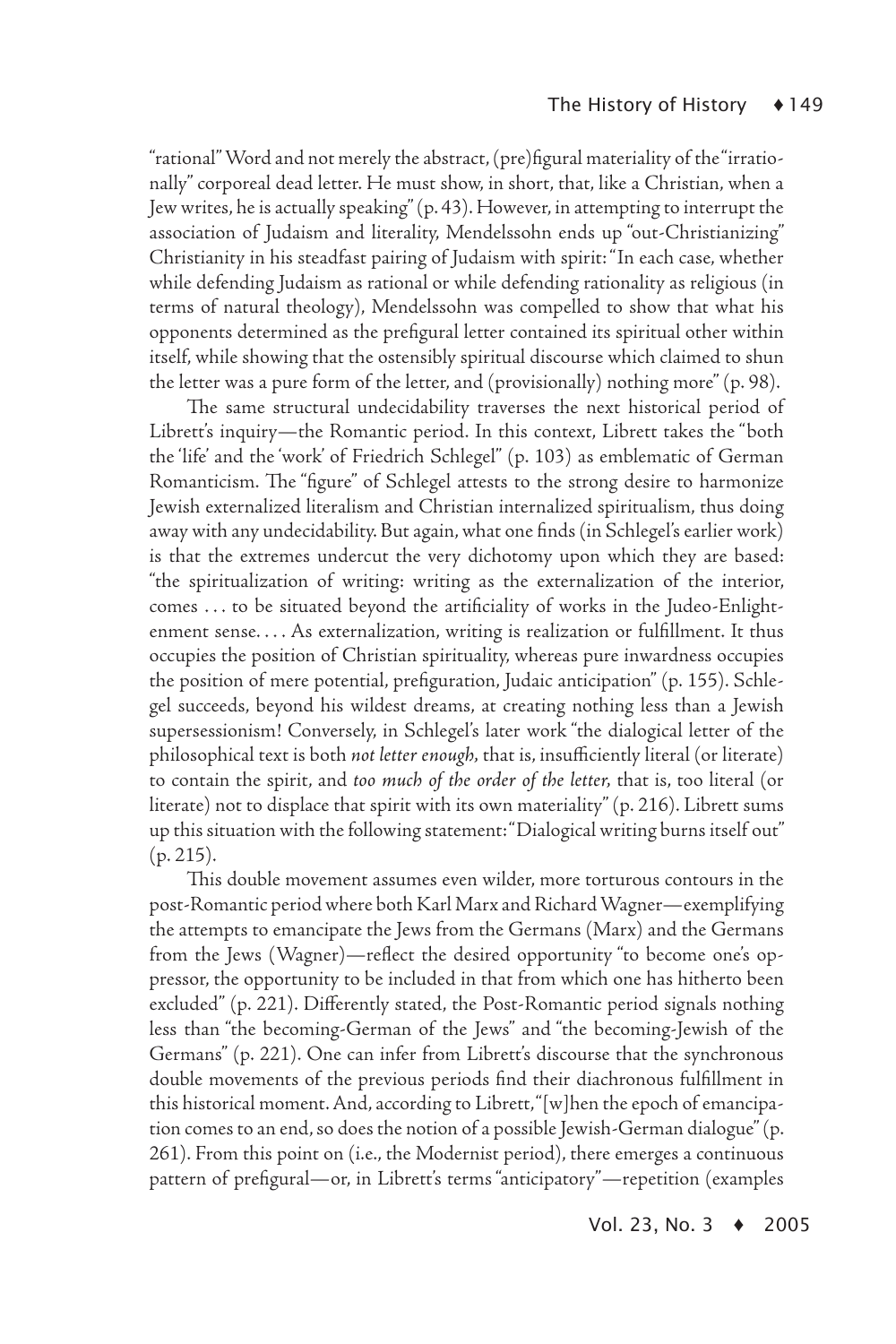being Freud, Nietzsche, and the fiction writer Martin Walser). It is this moment of "anticipatory repetition" which discloses the undecidability of dialogue (as traditionally conceived) and calls for the necessity of "a different rhetoric" (p. 285).

While Goetschel's text shares a broadly historical materialist framework with Mack, it differs in its theoretical impetus. Whereas Mack's materialist inquiry derives its theoretical apparatus from post-Marxists such as Adorno, Goetschel grounds his inquiry squarely in the thinking of Spinoza. Goetschel's text is, quite simply, a *tour de force* combination of Spinoza interpretation and its subsequent historical transmission in the work of Mendelssohn, Lessing, and Heine. Given that Goetschel's historical analysis is *inseparable* from his interpretation of Spinoza, I believe that his text is best treated in the overall context of a discussion concerning the Spinozist moment in these three works.

## II. The Spinozist Moment

According to Mack, Kant's misinterpretation of Spinoza (particularly his *Theological-Political Treatise)* results in the view that Judaism is "a religion without a religion" (p. 23) which turns out to be "a form of politics" (p. 23). For Kant, Spinoza clearly shows Judaism to be a completely secular communal-historical formation bereft of any causality other than nature (p. 34). This formation implies a lack of spirituality insofar as it signals a lack of transcendence. In charging Spinoza (as an exemplar of Jewish philosophy) with a lack of transcendental autonomy, Kant effectively divests Judaism of any notion of ethics (p. 34), thus reducing it to a literalist and materialist worldview more concerned with the heteronomous and immanent rule of law than with the exercise of human freedom (and, therefore, of ethics and religion). Put differently, Mack holds that Spinoza's call for separation between state and religion (taken up decisively by Mendelssohn [pp. 81–82]), "as most clearly announced by 'the first secular Jew,' Benedict Spinoza, actually eventuated in a pseudotheological construction of the body politic in Germany" (p. 13). In contrast, Judaism is perceived as focusing on the letter of the law and as being concerned with the attainment of goods: "Kant interpreted Judaism as 'materialistic' and so, according to his interpretive framework, Jewish law emerges as being oriented toward the 'goods of this world'" (p. 37).

In Mack's account, Hegel similarly reads Spinoza's thought as an incarnation of materialism, literalism, and heteronomy: "Spinoza's pantheistic philosophy [for Hegel] . . . does not acknowledge the limits of empirical existence and, by not knowing these, conflates the finite with the infinite" (p. 45). In suggesting this, Hegel takes Spinoza's thought—again, exemplary of Jewish thought *per se—*to manifest the aforementioned tropes: "The religion that perceives the absolute in immediate being is the most reprobate and therefore the most rejected, for it does not attempt to leave the mark of an autonomous, mediating human spirit on the world but, rather, remains closed in itself " (p. 53). Hence, for Mack's Hegel, Judaism is guilty of a material particularity and tribalism which does not acknowledge

#### *Shofar* ♦ *An Interdisciplinary Journal of Jewish Studies*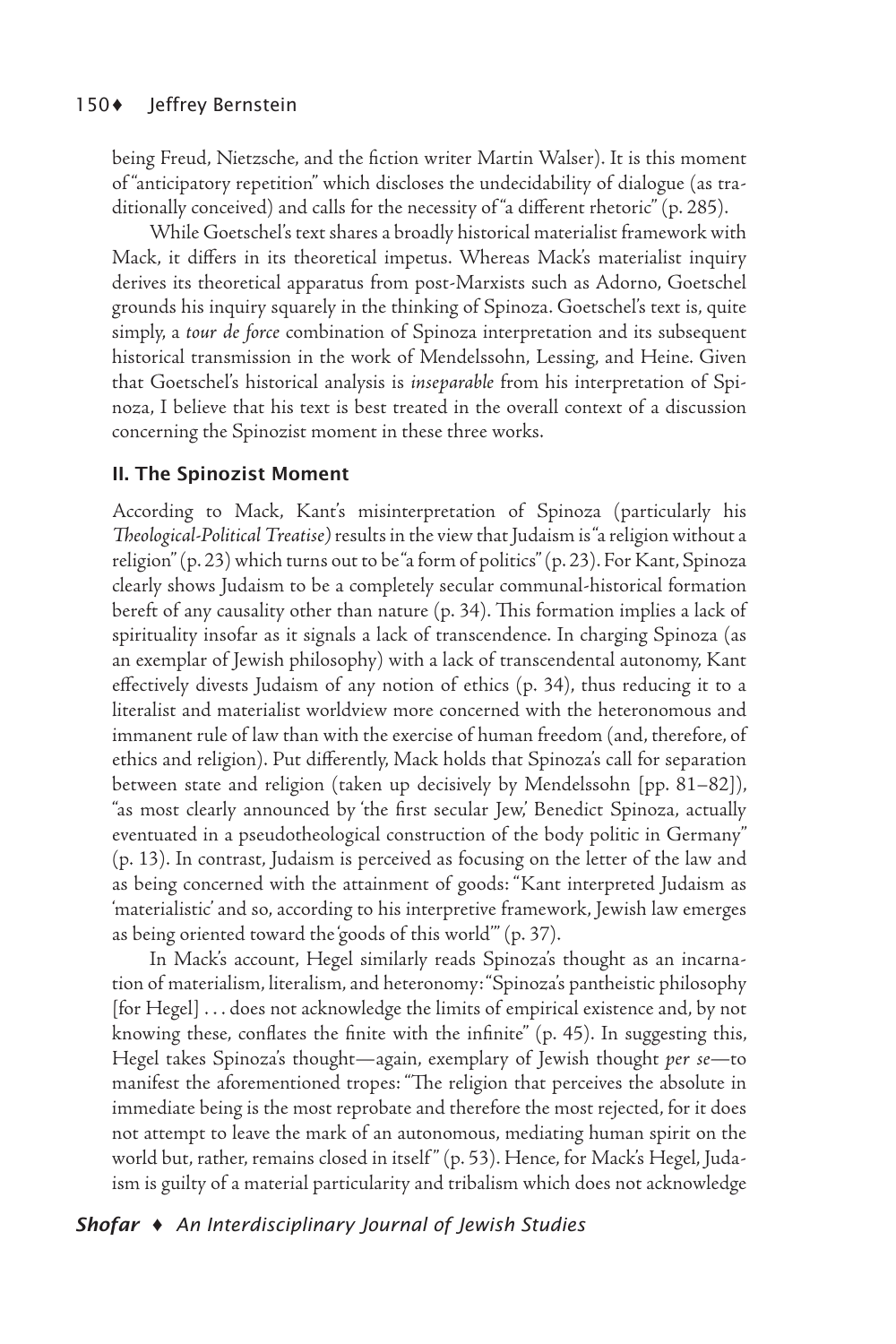its mediated universality; it is (one might say) "wholly particular"—God forces the Jewish people to obey His laws (the primary example for Mack's Hegel being the laws of *kashrut*), and immediately and materially punishes the Jews who do not obey them. This view of Judaism, as Mack notes, stands in direct opposition to Hegel's conception of a fully collective (religious) self-consciousness wherein opposites dialectically reflect each other. For Mack, these quick and dirty usages of Spinoza help Kant and Hegel to develop the philosophical anthropology of Judaism as the religion of the material, literal, and particular. This theoretical view, on Mack's account, eventually leads to the political antisemitism "which the supposed objectivity of pseudoscientific writing serve[s] to substantiate" (p. 40). Mack notes that this view eventually takes the form of internalized self-hatred in the work of Otto Weininger.

For Librett, Spinoza's presence is even more ephemeral. Like Mack, Librett sees Spinoza as a decisive site of German attempts at establishing (once and for all) the materiality of Judaism (p. 77). Librett notes that the pantheism debate of the 19th century, spearheaded by Jacobi (and touched upon more significantly by Goetschel), focuses on Spinoza as both a Jew and "a materialist and an atheist who reduces the idealities of God and human subjectivity to the materiality of world substance" (p. 77; see also p. 89). Spinoza the Jew is thus once more associated with the German tropic narratives. But since Librett (like Mack) grounds his theoretical apparatus elsewhere, Spinoza remains one moment among many with respect to Librett's treatment of the development of (and responses to) such narratives. Spinoza's historical importance, which Librett (like Mack) acknowledges, is thus mitigated by his theoretical non-essentiality.

In a sense, Goetschel picks up where Librett leaves off with respect to Jacobi's interpretation of Spinoza. For Goetschel, not only is Jacobi's reading significant insofar as it serves as a visible and intense moment whereby the German tropic narratives are developed, but also Jacobi's Spinoza interpretation fundamentally alters Spinoza's place in the German philosophical landscape: the emphasis on practical reason (which, in other contexts, Jacobi praised [p. 12]), was systematically obscured in most 19th-century German discussions of Spinoza's philosophy. This meant that the great social and political interpretations of Spinoza—i.e., those given by Mendelssohn, Lessing, and Heine—were ignored for the more metaphysical interpretations given by the German Idealists and Romantics: "Jacobi's campaign sparked and defined the Spinoza dispute, and it shaped the discussion for a long time to come by advancing a particular reading of Spinoza—one that, ironically, ignored precisely those aspects of Spinoza's philosophy that had been the most fertile and productive ones for Mendelssohn and Lessing [and, subsequently, Heine]. As a result, the recognition of Spinoza's significance for the reconstitution of epistemology, political theory, psychology, and aesthetics fell by the wayside" (p. 15). One might take this analysis further and suggest that it was this "metaphysical Spinoza," with its emphasis on immanent nature, which helped

Vol. 23, No. 3 ♦ 2005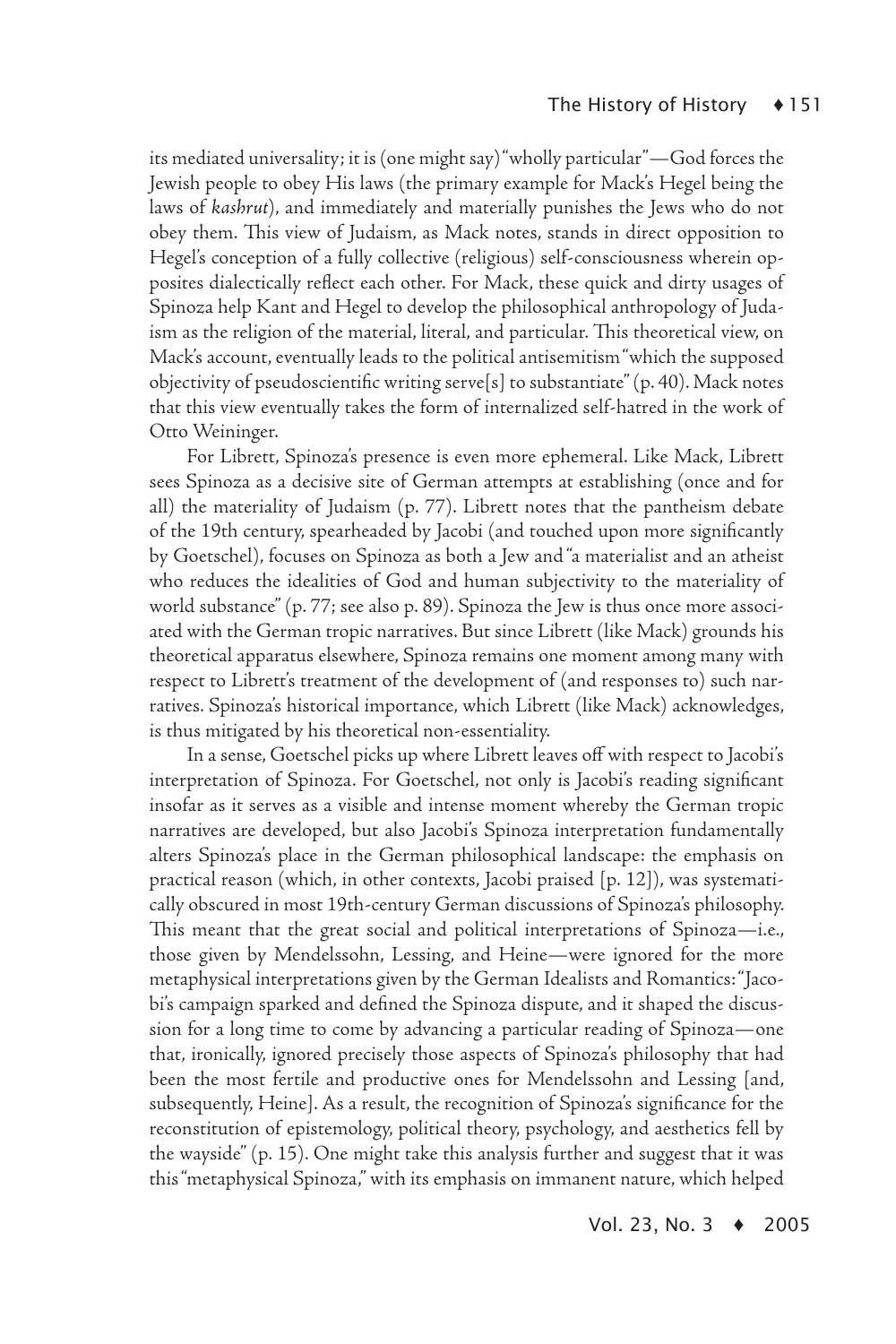serve as the basis for Kant's and Hegel's construction of the German tropic narratives.

Whatever the case may be, the project of reclamation of Spinoza and his lost German legacy is Goetschel's explicit project: "Reading Mendelssohn, Lessing, and Heine anew thus promises to break the spell cast by the . . . distorting optics of Jacobi's ontological-metaphysical screen" (p. 17). Such "reading anew" means to retrieve the social/political Spinoza and thereby provide (in Mack's terms) a "counternarrative" for Spinoza's Jewishness (and, therefore, for the history of German Jewish thought). Goetschel accomplishes this first by providing a strong interpretation of Spinoza along materialist lines, and then showing how this interpretative legacy is at work in the thought of Mendelssohn, Lessing, and Heine.

 Goetschel's Spinoza interpretation can be summarily characterized with the following three attributes:

- 1. Spinoza's epistemology focuses on singular objects of knowledge (instead of universals) and proceeds nonteleologically (p. 7). In this way Spinoza reconceives the relation of universality and particularity by situating the universal differently within each particular human being (p. 8). This allows for critical questions concerning the self-evidence of concepts such as "individual" and "society" to be raised and explored with an eye towards their hidden assumptions. Such notions can then be understood as co-operative rather than contradictory (pp. 9–10). It also allows for a rethinking of the legitimation of both politics and religion as based on a strict distinction between universality and particularity (p. 11).
- 2. Spinoza articulates a non-dualistic conception of nature (p. 8). This allows him to conceive of affects as simultaneously psychological and physical, thus leading to both a materialistic conception of individuality and to a dynamic role for affectivity in the social/political sphere (p. 9).
- 3. For Spinoza, religion amounts to a legitimating myth in the service of politics. Hence, religion (when properly construed) can play an affirmative and constructive role with respect to understanding the formations of social/political spheres (p. 10).

Insofar as these three attributes all contribute to human flourishing, they can (for Goetschel's Spinoza) all be understood as affirmative positions. In this way, Goetschel's interpretation of Spinoza can serve as a crucial resource with respect to resituating and reclaiming the tropes of materiality, literality, and particularity with respect to the history of Jewry. For Goetschel, this is exactly what happens in the thought of Mendelssohn, Lessing, and Heine.

 Mendelssohn's appropriation of this social/political Spinoza begins with his conception of aesthetic experience which constitutes an affective economy able to transform affects into reason (thus contributing toward the project of self-improvement) (pp. 97–98). Additionally he understands religious assertions "as a theological-political issue rather than merely a theological one" (p. 126). In so do-

# *Shofar* ♦ *An Interdisciplinary Journal of Jewish Studies*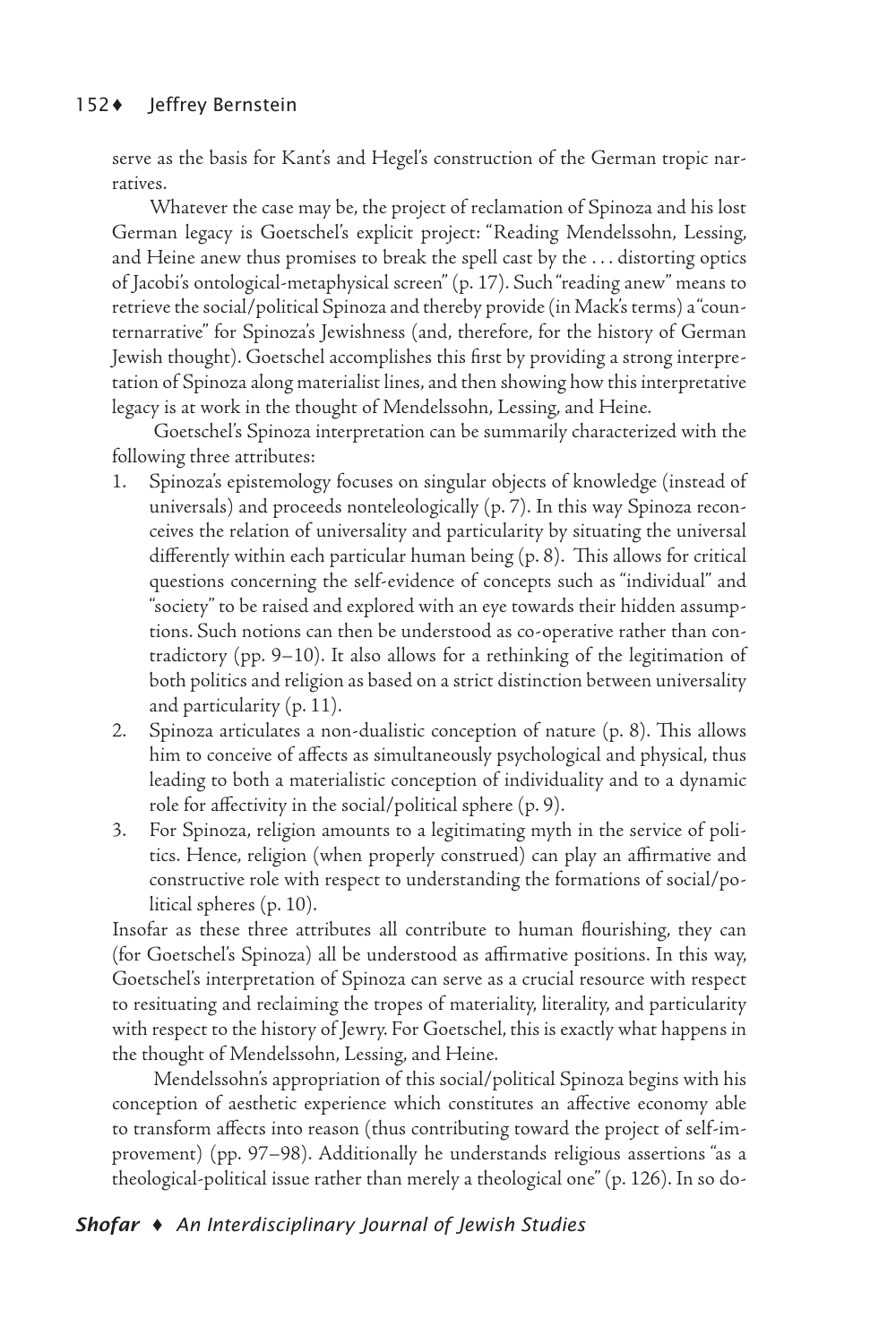ing, he is able to recognize the claims of religion as stemming from the particularity of context and situation rather than from an all-binding (and intolerant) universal conception of spirituality (p. 126). This amounts to the formulation of an emancipatory political philosophy based on the separation of religion and state (p. 159). In Mack's terminology, Mendelssohn's thought issues in an "other Enlightenment" to that of Kant and Hegel.

Lessing's appropriation also consists in emphasizing that "truth consists in a specific effect of certain constellations rather than in an ensemble of fixed contents" (p. 198). His Spinozistic conception, now critical rather than dogmatic, contains a historical and dialogical dimension which presses him to "respond to the question of truth by examining the conditions that establish the parameters for determining an answer" (p. 198). Quite similar is Lessing's conception of religion: religion is now viewed "more in terms of its functions than in terms of a metaphysical essence" (p. 203). Taken together, they amount to a restatement of Spinoza's view (in the *Theological-Political Treatise)* that the truth of religion contains praxical, rather than doctrinal, value (p. 206). Lessing, in turn, incorporates this into a philosophy of history which "refuses to sacrifice the individualism of the individual but [instead] regards the moment of enlightenment as the moment of realization of the individual virtue under the sign of social and historical fulfillment" (p. 228).

Finally, Heine's appropriation of Spinoza unlocks the critical potential that was merely anticipated in Mendelssohn and Lessing. With Heine, one finds a full-blown critique of the German tropic narratives and their attendant canonical assumptions (p. 254). The attribution of pantheism to Spinoza by the German Idealists is, in Heine's narrative, reconceived in such a way that it leads directly to Spinoza's non-dualistic conception of nature and his "critical rehabilitation of the flesh" (p. 261). The project of emancipation is now explicitly combined with the project of reclamation. With Heine (following Mendelssohn's and Lessing's leads), one finally sees the full Jewish Spinozist response to the German tropic narratives—i.e., the critical normative "re-placement" of the values contained in such narratives. Goetschel ends his study with the following claim: "Heine does not aim simply at reverting the historical order but at reinventing the script for the story of progress and liberation itself" (p. 265). This reinvention through reclamation is the legacy which Spinoza bequeaths to German Jewish thought.

#### III. Final Remarks

Insofar as these books can all be understood to form something of a collective project, they should ideally be read together (either simultaneously or in linear fashion). Mack's historical breadth, Librett's textual depth, and Goetschel's rigorous philosophical grounding and conceptualization of historical transmission provide an invaluable service to understanding how one might proceed with respect to the project of Jewish self-understanding. In projects which strive for